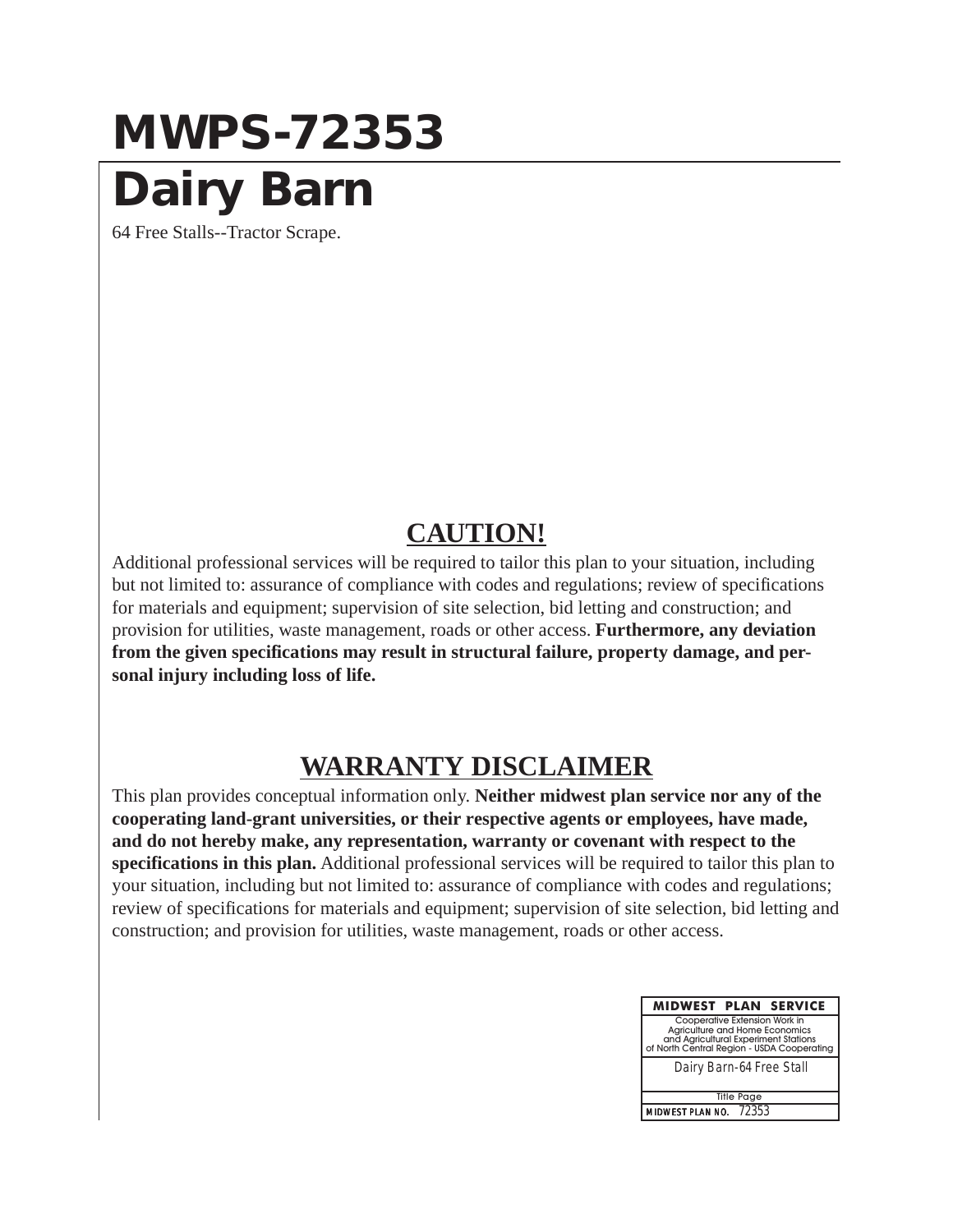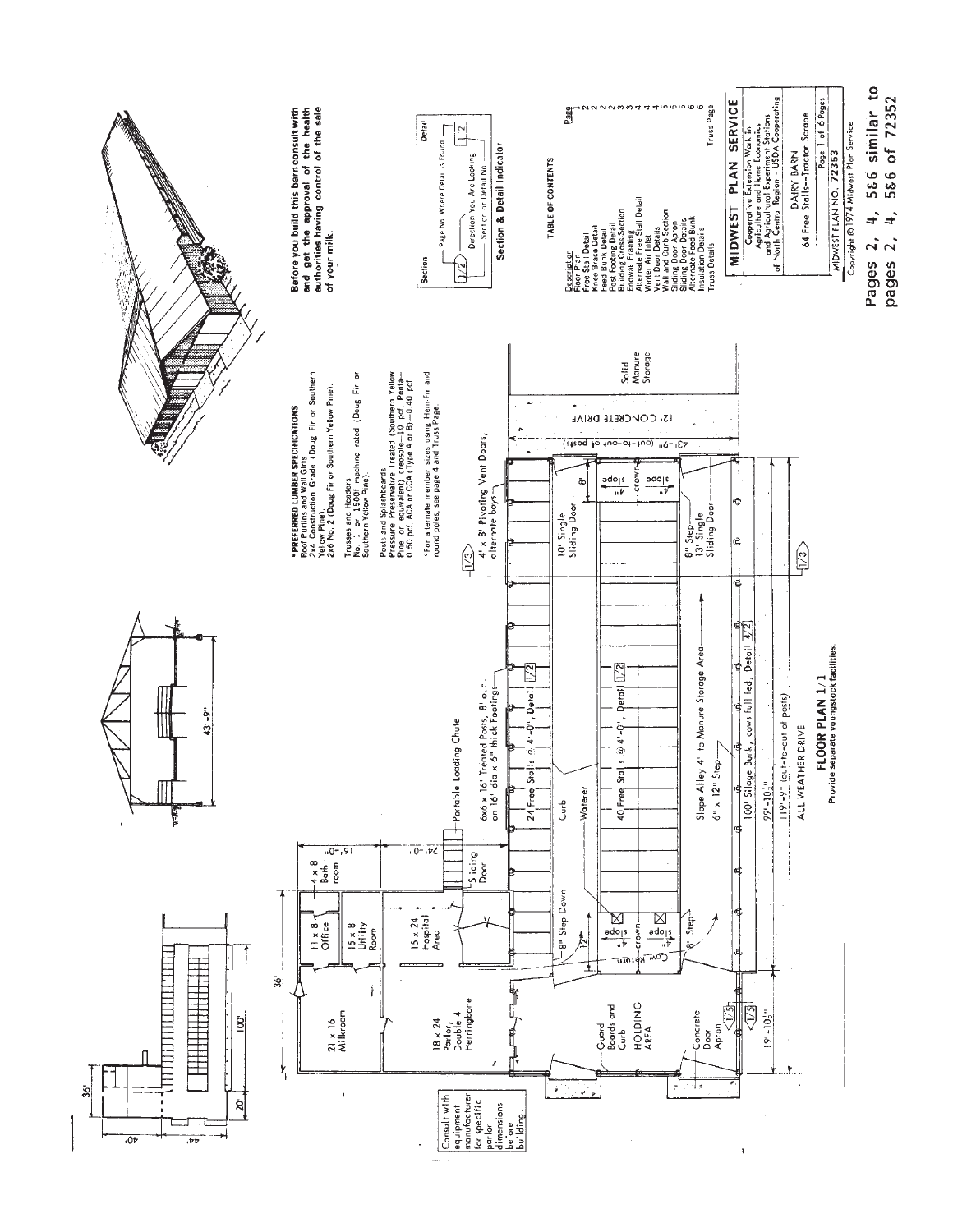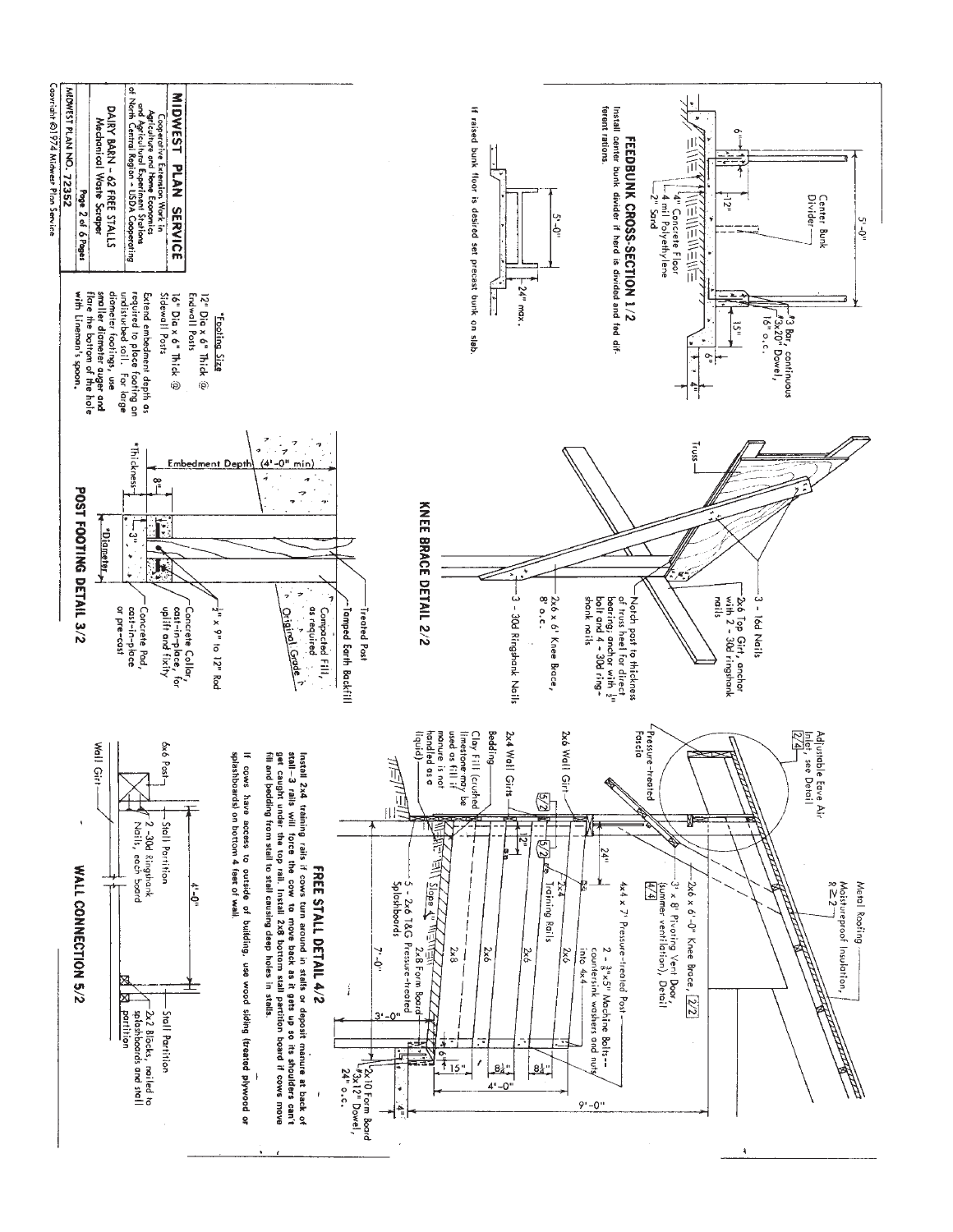

**A**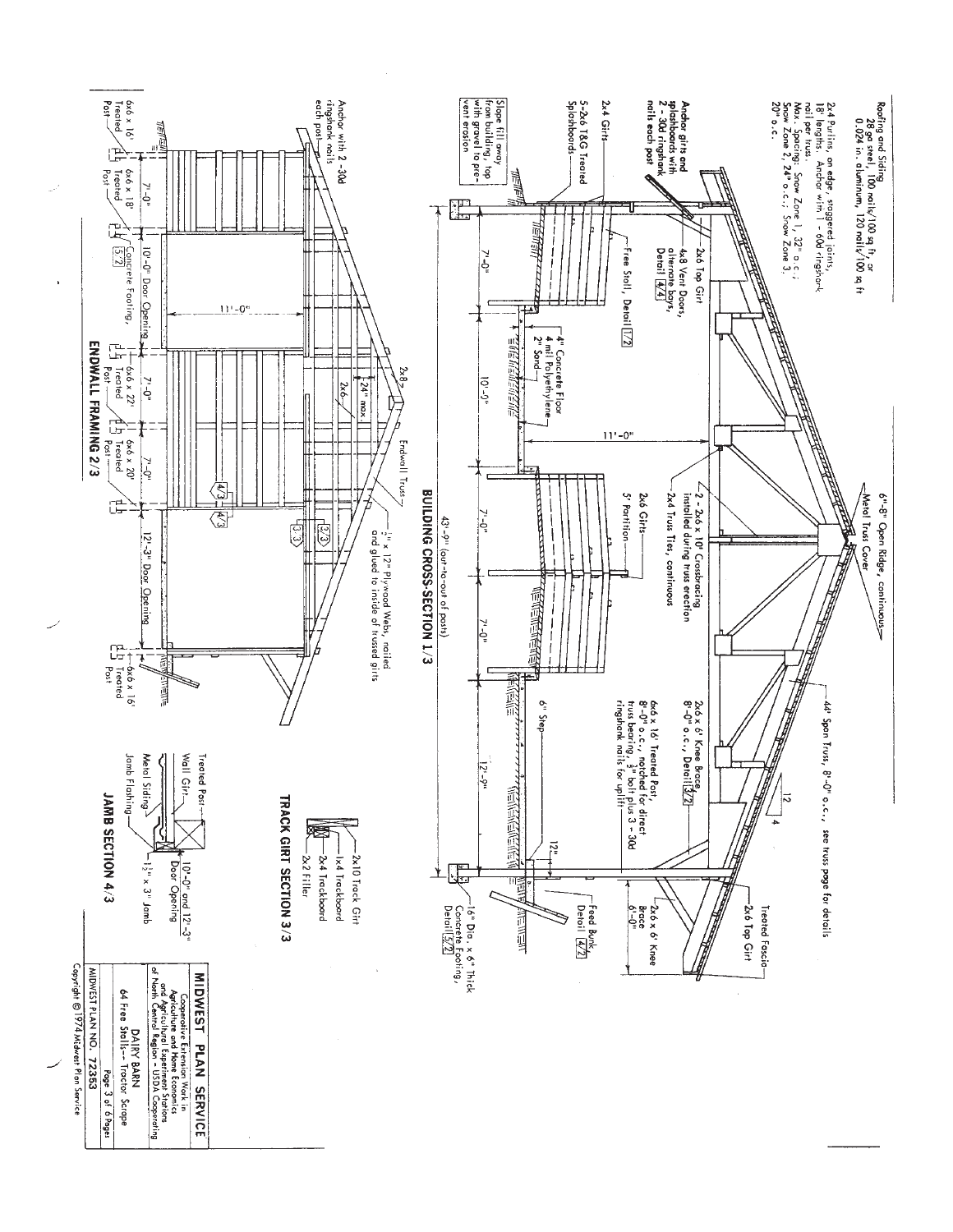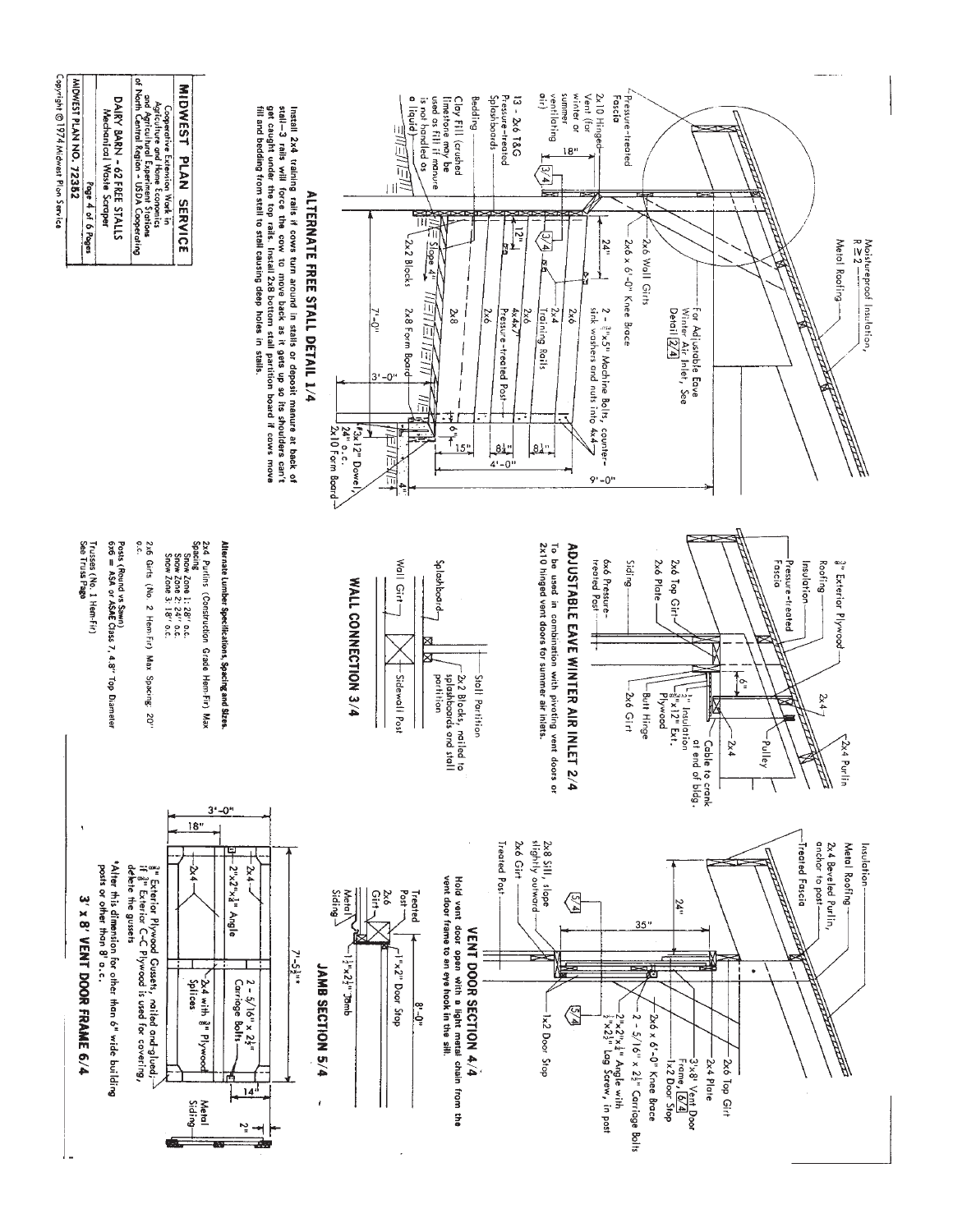